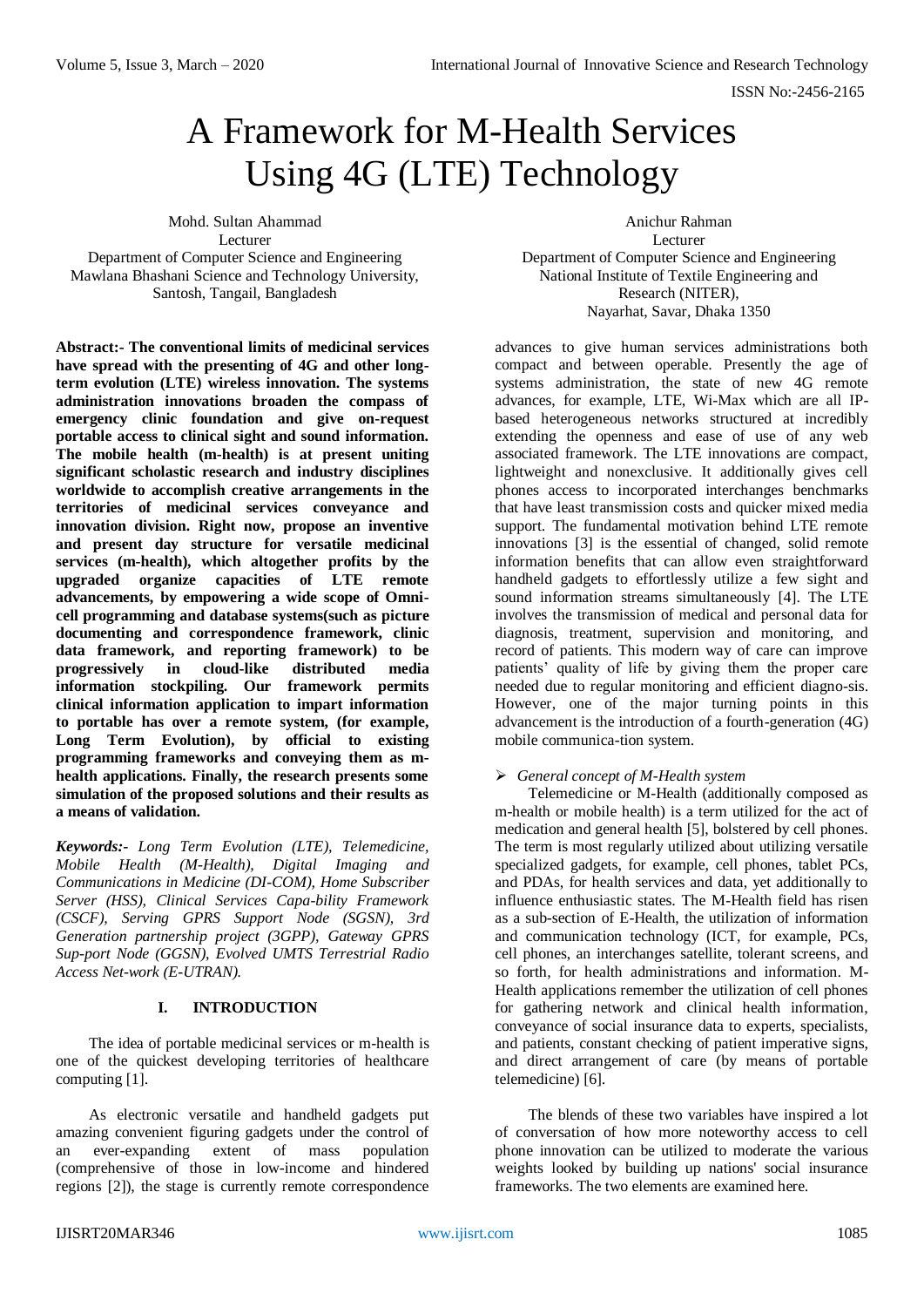

Fig 1:- General concept of M-Health system

Telemedicine is increasingly playing a vital role in the health care system [7]. Telemedicine offers benefits not only to pa-tients but also to healthcare systems and society by offering better management of health resources which results in improved cost-effectiveness/performance ratio. As the population ages and is liv-ing gradually more with chronic diseases, telemedicine could be a solution for providing medical support while optimizing the cost for "at home hospitalization" and health care resources. Indeed, it is estimated that health care professionals spend 30% to 50% of their time on administrative tasks rather than on patient care [8]. Al-though nowadays the use of telemedicine is limited due to a highly fragmented market, it is expected to experience a growth rate of over 55% by 2014-2015. Moreover, 41% of patients in the United States declare they would like to use portable monitoring equipment to send data automatically to their doctors. This represents a golden opportunity for healthcare, telecoms, and customer elec-tronics companies as well as software developers [8].

## *Motivation of Telemedicine/M-health*

M-Health is one part of E-Health that is pushing the constraints of how to get, transport, store, process, and secure the crude and handled information to convey important outcomes. M-Health offers [9] the capacity of remote people to take an interest in the social insurance esteem lattice, which might not have been conceivable previously. Participation doesn't suggest only the utilization of social insurance administrations. As a rule, remote clients are important supporters of assemble information with respect to sickness and general health concerns, for example, open air pollution, medications, and savagery. The inspiration driving the improvement of the M-Health field emerges from two elements. The primary factor concerns the bunch requirements felt by the social insurance frameworks of developing countries. These limitations incorporate high populace development, a high weight of malady predominance [10], a low human services work power, and huge quantities of provincial occupants, and constrained money related assets to help medicinal services foundation and health information frameworks.

# ISSN No:-2456-2165

The subsequent factor is the ongoing fast ascent in cell phone entrance in creating nations to enormous portions of the social insurance workforce, just as the number of inhabitants in a nation overall [8]. With more noteworthy access to cell phones to all portions of a nation, including country territories, the capability of bringing down information and exchange expenses to convey human services improves.

## **II. LITERATURE REVIEW**

Various researchers have been projected in recent years based on M-Health services, 4G, and LTE technologies. In this part, we are going to introduce some literature's review of recent works:

By utilizing convenient technology Bo Fan, Chen et al. [11], ad-dressed the trouble of resourcefulness allocations for wireless ex-ploiter in vehicular M-Health communicatings. They have some objectives such as

- $\triangleright$  maximize the EE of the wireless communicating devices in the M-Health system;
- $\triangleright$  defend the medical devices from destructive EMI;
- $\triangleright$  And conform to the QoS necessities of users in dynamic prece-dences.

They also contracted two channel allocation schemes which one is the QoS fulfillment scheme and another is the QoS recompense scheme.

In [12], presented a modern IoT-based mobile gateway clarification for mobile health (m-Health) situations. The authors used AMBRO mobile gateway utilization granted the universe of a ubiquitous in-telligence scenario where heterogeneous devices such as Samsung smartphone, the Shimmer sensor device, and the Motorola smart-watch. They have also addressed an algorithmic technique which is used for each mobile gateway serving, and the scenarios where the mobile gateway acts as a transmission channel or a smart object.

S. Saeedeh Sadegh, Parisa Khakshour et al. [13], proposed an ex-cellent m-health evaluation framework. The proposed framework incorporates three steps of Service Requirement Analysis, Service Development, and Service Delivery. Finally, they have been utiliz-ing the offered framework would benefit key stakeholders in recog-nizing, expanding and delivering proper m-Health services.

The authors [14] have concentrated on the design of an open telem-atics architecture for telemedicine connected to a device mobile and omnipresent including Long Term Evolution (LTE). Their en-tire technological method permits taking benefit of the services 4g and the geographic learning systems of health monitoring care of patients with chronic diseases in Colombia, where there are some remote areas and complicated access.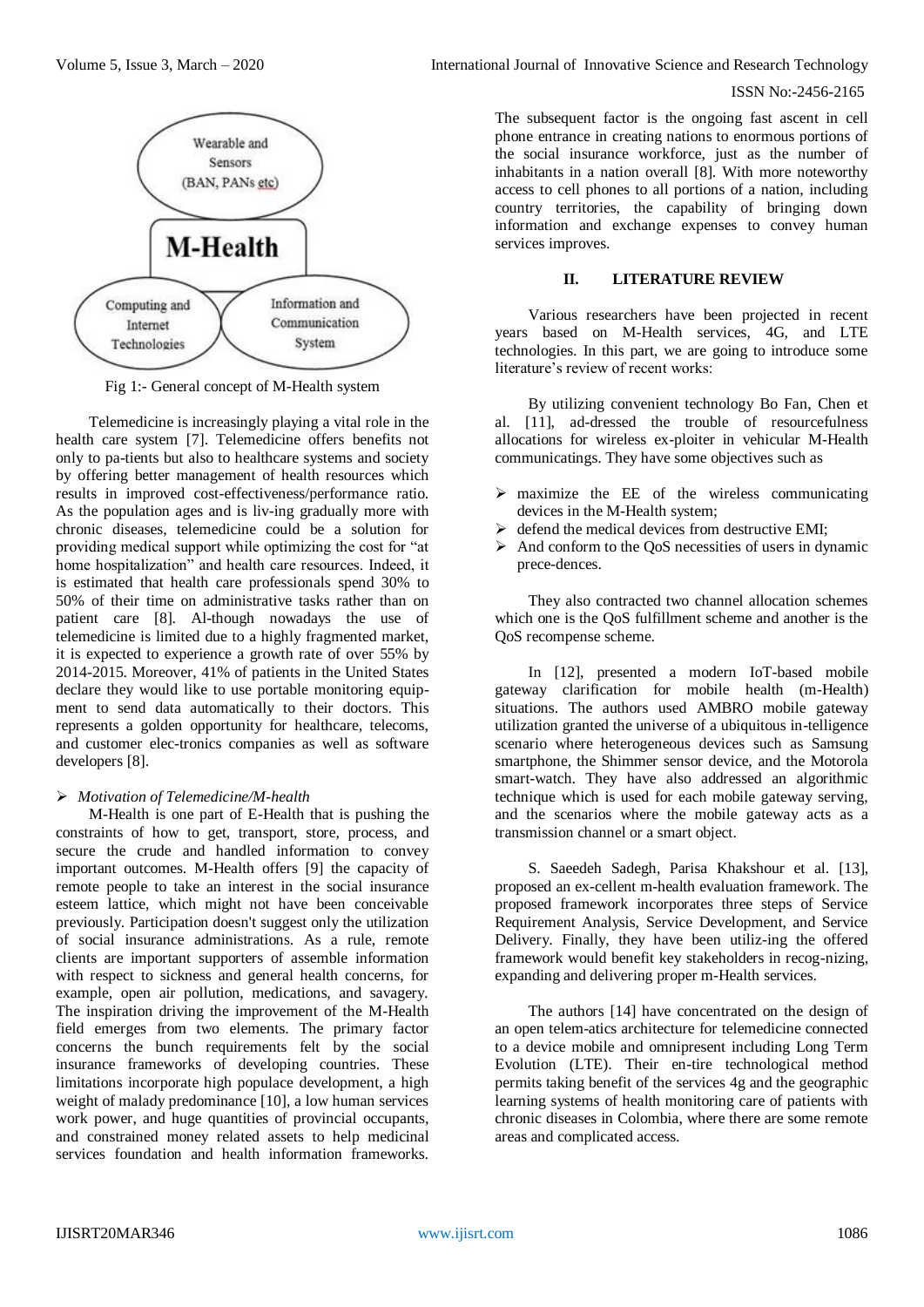For enhancing the 4G technology for medical telerobotics and the remote ultrasonography paradigm [15], authors elaborated the potential and discuss associated difficulties focusing on the en-abling technologies, particularly robotic manipulation, telecommu-nications, and vision systems. They have used the terms wireless networks & video coding standards, 4G wireless networks and H.264/AVC standard for increasing the capacity of existing state-of-the-art solutions as well as performed to promote diagnostically lossless medical realtime video connections using the long-distance MELODY teleoperated robot.

Sandeep Kumar [16] proposed a primal design for smart healthcare services utilizing Near Field Communication (NFC) to recommend the purveying of medicinal services to patients anywhere, anytime applying smart mobiles that are related through wireless communication technologies. He inaugurated an answer for the EMR model utilizing NFC tags to raise security and tone assertion in medicinal services selective information support.

In [17], the authors presented recent research associating the de-veloping mobile health (m-health) area with the need for 5G and machine-to-machine technologies. They dig into the multiple prof-its that these issuing technologies could extend to generally expand m-health solutions.

In another work [18], the author proposed the mhealth system a fundamental cloud server enabled to read medical sensors data of patients. This research introduces a model where the medical health position of a patient has prevailed and healthcare encouraging mes-sages are rescued from time to time the persons in a polish way through a wireless network system (WNS). Finally, the proposed mobile healthcare direction system of this research work satisfies the dream of incorporating several 4G and 5G technologies and tools with m-health systems.

Giulia Cisotto et al. [19] specified the technical requirements of future cellular networks to affirm a mixture of encouraging health-care services such as connected ambulances, smart hospitals, mi-crosurgery, and monitoring. It will also pave the way for future e- and mhealth in the sixth-generation (6G) cellular networks. Finally, they concluded that 5G acantha new e- and m-health extend-ing, offering an individualized and omnipresent medicine, while even more sophisticated assumptions are already at the apparent horizon of 6G networks.

The authors have discussed Long-term diabetes care necessitates involvement from patients as well as doctors and family health care provider. The authors' contextaware, interactional m-health sys-tem (ImHS) supplies realtime, two-way communication between diabetes patients and caregivers by applying the Internet of Things technology [20].

#### **III. TELEMEDICINE/M-HEALTH**

Center pay and particularly low-salary nations face a shame of imperatives in their human services frameworks [21]. These nations face a serious absence of human and physical assets, just as the absolute biggest weights of infection, outrageous neediness, and enormous populace development rates. Furthermore, medicinal services access to all compasses of society is commonly low in these nations. Air conditioning cording to a World Health Organization (WHO) report from June 2011, higher-salary nations show more M-Health movement than do bring down pay nations (as steady with E-Health drifts when all is said in done). Nations in the European Region are as of now the most dynamic and those in the African Region the least dynamic. The WHO report discoveries likewise incorporated that M-Health is most effortlessly fused into procedures and administrations that generally use voice correspondence through customary phone systems [22]. The WHO takes note of an extraordinary deficiency inside the worldwide human services workforce. The WHO notes basic medicinal services workforce deficiencies in 57 nations a large portion of which are described as creating nations and a worldwide shortage of 2.4 million specialists, attendants, and mid-spouses [23]. The WHO, in an investigation of the medicinal services workforce in 12 nations of Africa, finds a normal thickness of doctors, attendants, and birthing specialists per 1000 populace of 0.64 [22].

## *A. Mobile Technology in Low- and Middle-income Countries*

Versatile innovation has shown up into low and middle pay countries [24]. While, in the M-Health field, versatile innovation as a rule alludes to cell phone innovation, the passageway of different advances into these countries to encourage medicinal services are additionally talked about here.

## *B. Mobile Phones Penetration and Drivers of Growth*

Cell phones have made an ongoing and quick passage into numerous pieces of the low-and center salary world, with the worldwide Mobile telephone entrance rate radically expanding in the course of the most recent decade. Enhancements in broadcast communications innovation framework decreased the expenses of versatile handsets, and a general increment in non-nourishment consumption has affected this pattern. Low-and center pay nations are using cell phones as "jump innovation" (Leapfrog Technology gives quality data and assets to encourage an organization's Network support, Hosting, Collocation, Web Development, VOIP) That is, cell phones have permitted many creating nations, even those with moderately poor foundation, to sidestep twentieth century fixed line innovation and hop to present day portable innovation [25], [26].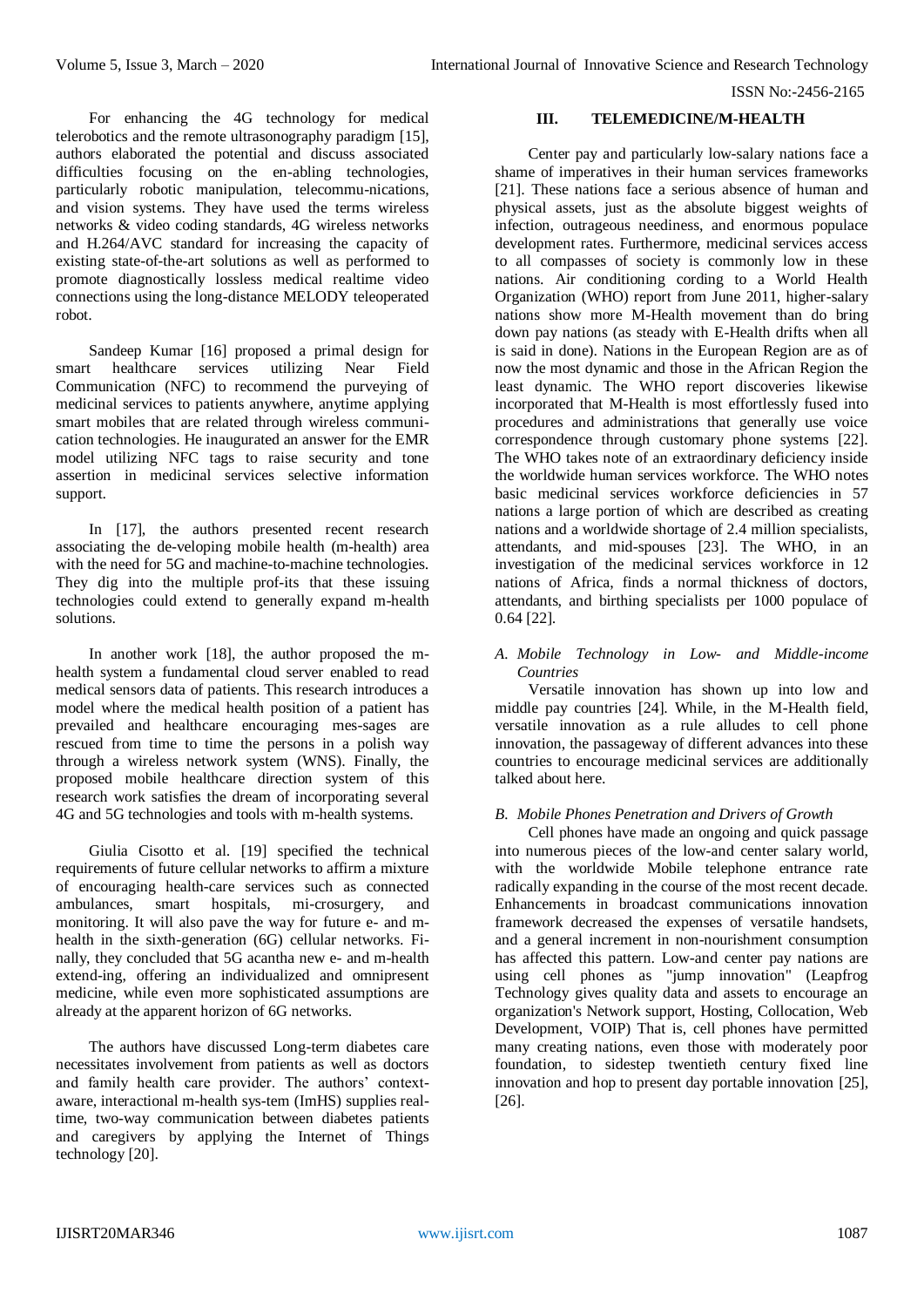In an astounding turn on innovation, cell phone use in creating nations has outperformed that of created regions, as per an ongoing World Bank report. Around seventy five percent of the world currently have simpler access to a cell phone than a ledger, power, or clean water, the report said. Following a "portable first" way, the creating scene is utilizing versatile applications to help fabricate and instruct instead of engage. Somewhere in the range of 2000 and 2010, the quantity of versatile clients in developing nations outperformed those in high-income countries, bouncing from 29 percent to 77 in less-created territories. As of now, somewhere in the range of 80 and 95 percent of the number of inhabitants in Kenya, Mexico, and Indonesia send instant messages. In the a long time since the turn of the century,

cell phones have increased the world over, becoming from under 1 billion being used to 6 billion this year.

A pace that is unequaled throughout the entire existence of innovation, the World Bank said. It took hundred and twenty eight years to arrive at 1000 million fixed phone line clients; versatile systems accomplished that in two decades. In 2015, the quantity of versatile memberships surpass the total populace, as per the World Bank. In Oct. 2011, the quantity of remote endorser associations outperformed the U.S. populace—327600 thousand versus 315500 thousand, as indicated by Cellular Telecommunication and Internet Association (CTIA) [27].



Fig 2:- Mobile phone subscribers per 100 people in various countries from 20011-2018

#### *C. Applicability of Telemedicine in Bangladesh*

Many developing nations can't give minimal health service to their people because of the deficient number of specialists, medicinal services experts, and clinical administrations [28]. Occasionally it is seen

| Facilities                                  | Quantity | Year |
|---------------------------------------------|----------|------|
| Total Number of clinic                      | 5816     | 2015 |
| Number of Clinic beds for each 1000 persons | 0.8      | 2015 |
| Populace for each Clinic bed                | 2571     | 2011 |
| Clinic beds for each 10000 people           | 343      | 2011 |
| Number of Health centers                    | 1385     | 2011 |
| Number of Doctors                           | 42881    | 2011 |
| People for each Doctor                      | 1817     | 2018 |
| Doctors for each 10000 people               | 4.72     | 2015 |
| Nurse for each People                       | 0.3      | 2017 |

Table 1:- Health-care facilities in Bangladesh

That there are centers and emergency clinics however they are regularly mean prepared. This is especially valid for the medicinal services frameworks outside the urban territory, which are typically past the range of the general method of correspondences. The insufficient foundation makes it increasingly hard to give human services in country and remote territories at the perfect time. On the off chance that the voyaging cost of a patient to visit a clinical pro is higher than the expense of giving a telemedicine

counsel, at that point telemedicine may be a monetarily suitable arrangement. Bangladesh is one of the most thickly populated creating nations where a great many people are living in towns. There is a tremendous uniqueness in human services dispersions among rustic and urban territories. Individuals are likewise enduring because of an absence of clinical ability and health care facilities. In this scenario utilizing the limited re-sources, telemedicine may be an easier and cheaper way to dissem-inate healthcare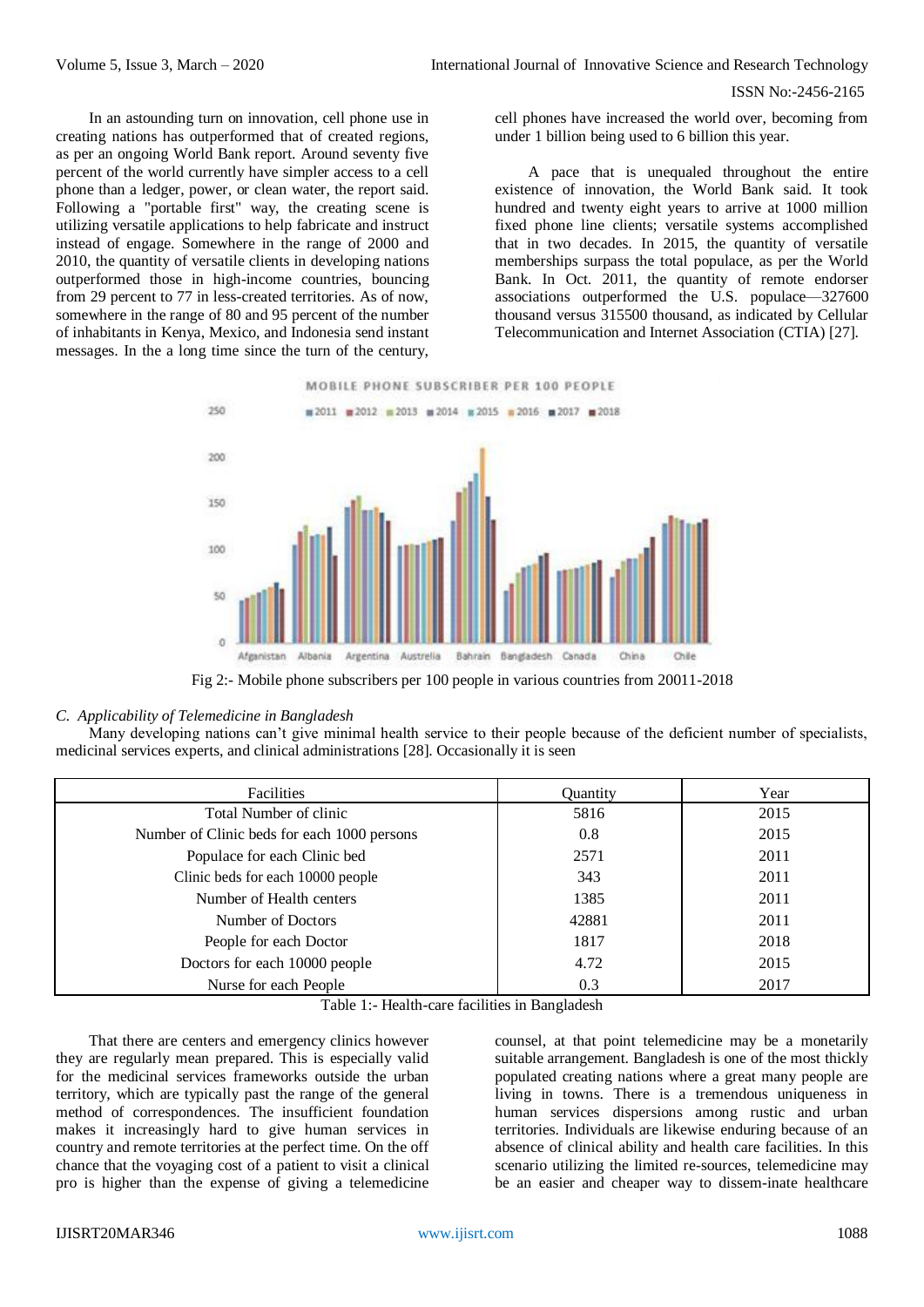facilities to the rural areas. Giving clinical consideration is the protected commitment of the administration. The second objective of national health approach expressed: "To build up a framework to guarantee the simple and continued accessibility of health services for the people, particularly communities and urban territories". So as to meet the necessities of the general destinations of the health area, different projects were attempted during the previous decade. Solid telecommunications associations between remote health habitats and extraordinary clinics can assist the administration with reaching its objective no problem at all. Over the most recent couple of years, the data and correspondence framework of Bangladesh has been encountering immense blasting in development. Bangladesh's legislature has given tremendous significance to ICT (Information and Communication Technology) sector for advancement in financial development and neediness decrease.

## *D. Telemedicine/M-Health in Bangladesh: Why?*

Bangladesh is one of the most thickly populated nations on the planet. In excess of 170 million individuals are living inside 144 thousand square km of land region. There is just six hundred and sixty three kilometer Government clinics in locale head-quarters and Upazila (a sort of sub-town) territory. The all out number of beds accessible in both open and private emergency clinics and facilities is 60 thousand. The proportion of emergency

clinics bed in Bangladesh is around 1:2315. Table 1 gives an outline of existing human services offices in Bangladesh. From this table, we can see the insufficient social insurance foundation of this exceptionally populated nation. Around 70% of the total population of this nation lives in rustic zones. In addition, the greater part of the doctors are town-based. In the wake of being chosen as units of Bangladesh Civil Services (BCS) for the most part the specialists get work in the remote health center of Bangladesh. Due to and poor foundation of a rustic health place and poor framework of the town the majority of them leave the provincial territories inside 1-2 years and move to the city zone. They feel that they become expertly secluded and outdated whenever positioned in remote territories. Thus health staff in rustic zones are normally youthful, have little work understanding and show high occupation pivot. In many cases, countryside health places are going by infirmary experts who are scarcely prepared. In that cases, individuals seldom get any authority expert's reference when they go to health attentions in Thana or Upazila level. To show signs of advance consultancy, provincial individuals burn through a large portion of their cash on movement to visit an expert in city regions. Now and then, it is further than the realm of fancy to expect to move a patient to the district or to the urban on time due to his/her basic health condition and poor correspondence offices in those territories.

| Facilities             | Program No. | Program %a   |
|------------------------|-------------|--------------|
| Phone                  | 125         | 71           |
| Computer               | 68          | 39           |
| Camera[Video/Photo]    | 13          |              |
| PDAs/Tablet            | 11          | <sub>0</sub> |
| <b>GPS</b>             | 9           |              |
| Remote Diagnostic Tool | 8           |              |
| Smartcard              | h           |              |
| Unique identification  |             |              |
| Radio                  |             |              |
| Other                  | 14          |              |

Table 2:- Technology-enabled programs by type of device

At this point giving social insurance in country territories, two alternatives are open. One is building medical clinics in provincial regions and improving the foundation with the goal that specialists and different staffs feel helpful to remain in these spots. The other is to take activities with the goal that it is simpler to get to the nature of social insurance benefits by individuals in country zones. To actualize the first gigantic speculation and time are required. Consequently, the subsequent one appears the most achievable choice. To actualize the subsequent choice, telemedicine/M-Health is the most ideal route as it can give better medicinal services by utilizing the greatest usage of restricted assets.

## **IV. GENERATION OF NETWORK**

A 4G network is the fourth period of remote, flexible correspondence [29]. The general target for the framework is to give a broad and ensure about framework correspondence course of action with much faster data speeds than past ages. While as yet being created, the foundations for redesigning from 3G to 4G organization began in the mid-21st Century as associations introduced new development. New models, for instance, WiMAX and Long Term Evolution (LTE) have been insinuated as 4G, anyway there is some conversation concerning their status.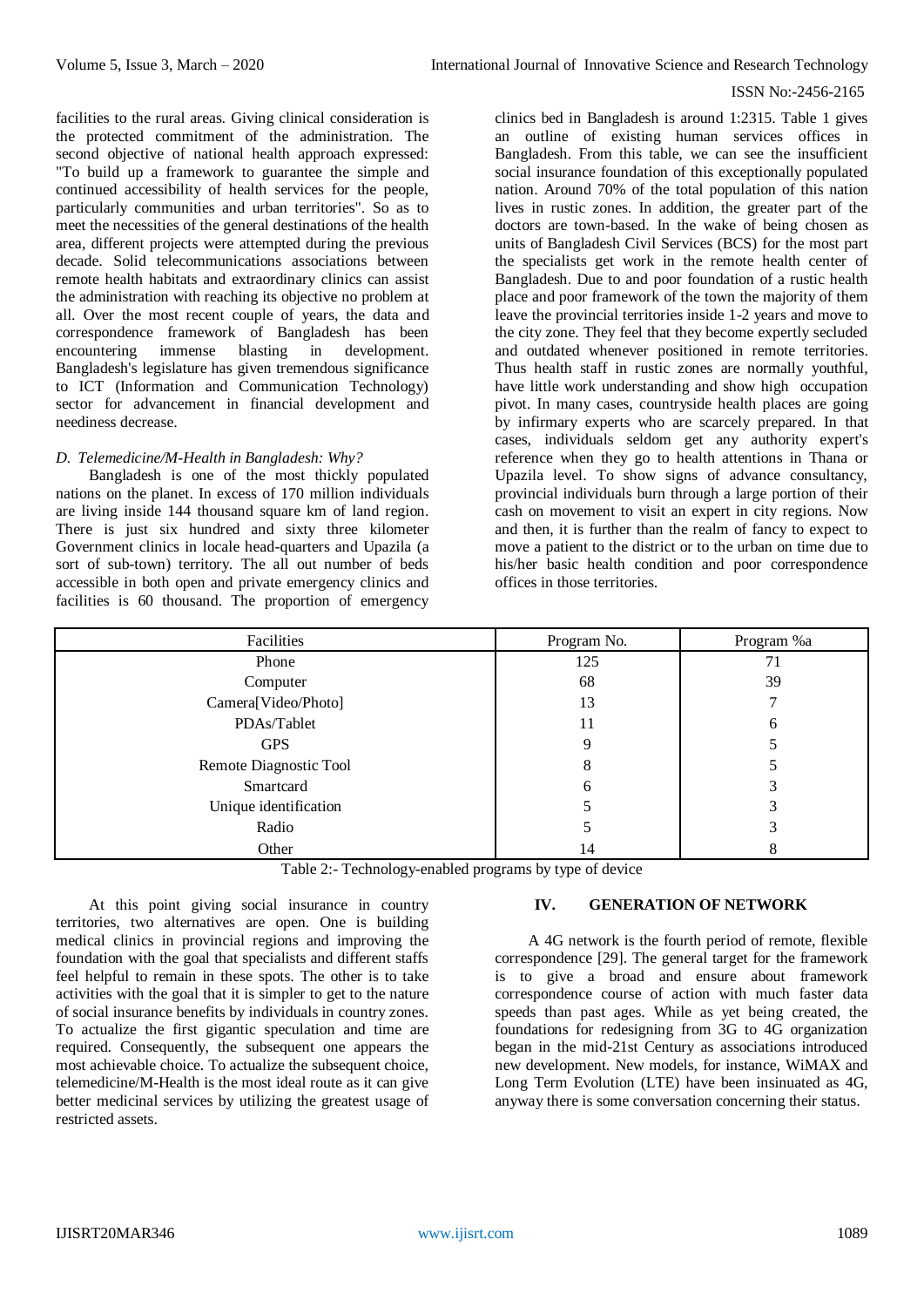In media communications, 4G is the fourth era of PDA portable correspondences principles. It is a successor of third-age (3G) models. A 4G framework gives versatile ultra-broadband Internet access, for instance to PCs with USB remote modems, to cell phones, and to other cell phones. Possible applications incorporate revised portable web get to, IP communication, gaming administrations, superior quality versatile TV, video conferencing and 3D TV.

## *First Generation (1G)*

Definition: In the realm of PDAs, 1G implies original remote simple innovation measures that started during the 1980s. 1G was supplanted by 2G wireless digital standards [30]. Examples: 1G was presented as the simple standard for PDAs during the 1980s.

## *Second Generation (2G)*

Definition: In the realm of phones, 2G means secondage remote computerized innovation. Completely advanced 2G systems supplanted simple 1G, which started during the 1980s. 2G systems saw their first business light of day on the GSM standard [31]. GSM represents worldwide framework for versatile interchanges. 2G on GSM principles were first utilized in business practice in 1991 by Radiolinja, which was a Finnish GSM administrator established on Sept. 19, 1988. Radiolinja is currently part of Elisa, which was referred to during the 1990s as the Helsinki Telephone Company. Notwithstanding the GSM convention, 2G additionally uses different other computerized conventions including CDMA, TDMA, iDEN and PDC. GSM depends on TDMA. 2.5G crossed over 2G to 3G.

Examples: 2G wireless technology replaced 1G and is all digitals.

# *Third Generation (3G)*

Definition: 3G is the third era of cell phone models and innovation. 3G supplants 2G innovation and goes before 4G innovation. 2.5G was a transitory extension somewhere in the range of 2G and 3G. 3G innovations empowered quicker information transmission speeds, more prominent system limit, and further developed system administrations. The first pre-business 3G arrange is propelled in around mid-May 2001 by NTT Do-CoMo in Japan. The system was marked as FOMA. Following the first pre-business dispatch, NTT DoCoMo again impacted the world forever with the main business dispatch of 3G in Japan on October 1st, 2001.

Examples: 3G is the third generation of mobile phone standards and technology.

## *Upgrading From 3G to 4G*

The general execution of the 3G network far and wide took about 10 years. The ITU plans to have the 4G network turned out to the worldwide market in a considerably more compelling and auspicious manner. Enhancements made somewhere in the range of 2G and 3G required significant upgrades in equipment for cell phones, while organizations developed numerous cell phones utilized on 3G systems for similarity with new 4G models. In any case, worries over steadiness and security have hindered some advancement, as specialist co-ops need to guarantee they ensure their clients' data. [32].

## *Fourth Generation (4G)*

4G remote is the term used to portray the fourth-age of remote assistance. 4G is a stage up from 3G, which is at present the most broad, rapid remote assistance. 4G is just accessible in restricted territories. While all 4G administration is designated "4G," the fundamental innovation isn't the equivalent. Run, for instance, utilizes Wi-Max innovation for its 4G organize, while Verizon Wireless uses an innovation called Long Term Evolution, or LTE. Regardless of what innovation is behind it, 4G remote is intended to convey speed. By and large, 4G remote should be somewhere in the range of four to multiple times quicker than the present 3G systems. Run says its 4G Wi-Max system can offer download speeds that are multiple times quicker than a 3G association, with speeds that top out at 10 megabits for each second. Verizon's LTE arrange, in the interim, can convey speeds between 5 Mbps and 12 Mbps.

## *4G Specifications*

The points of interest of the 4G network are intended for great help and quick information move rates. Needs for this standard include better gathering, with less dropped information, and quicker information trades. The International Telecommunications Union (ITU), the association that administers guidelines for remote networks, has expressed that generous upgrades to interactive media messaging services, including video services, are required to affirm another age. 4G requires an information speed transfer pace of in any event 100 megabits for each second while a client moves at high speeds, for example, being on a train, and a one gigabit for each subsequent information rate in a fixed position. The ITU additionally requires quick exchanges between systems without help interference or loss of sign. Telephones on a 4G arrange likewise need to utilize Internet Protocol (IP) innovation for information moves through parcels, as opposed to conventional telephone strategies.

## *Progress toward 4G*

An assortment of working gatherings have been built up to help build up the 4G network. Early improvements toward this innovation include Wi-Max, which is a quicker form of wireless data transfer than Wi-Fi systems. Long term evolution is another innovation that enhances more seasoned 3G frameworks, however neither standard very satisfies the ITU requirements for information rates. The two have been named as 4G systems, be that as it may, which have prompted some disarray and controversy. As the two techniques use IP parcels and have indicated a stamped improvement over 3G principles, the ITU has affirmed their marking as 4G. This is dependent upon the designers of Wi-Max and LTE pushing forward to satisfy the official guidelines for 4G, which they have kept on doing.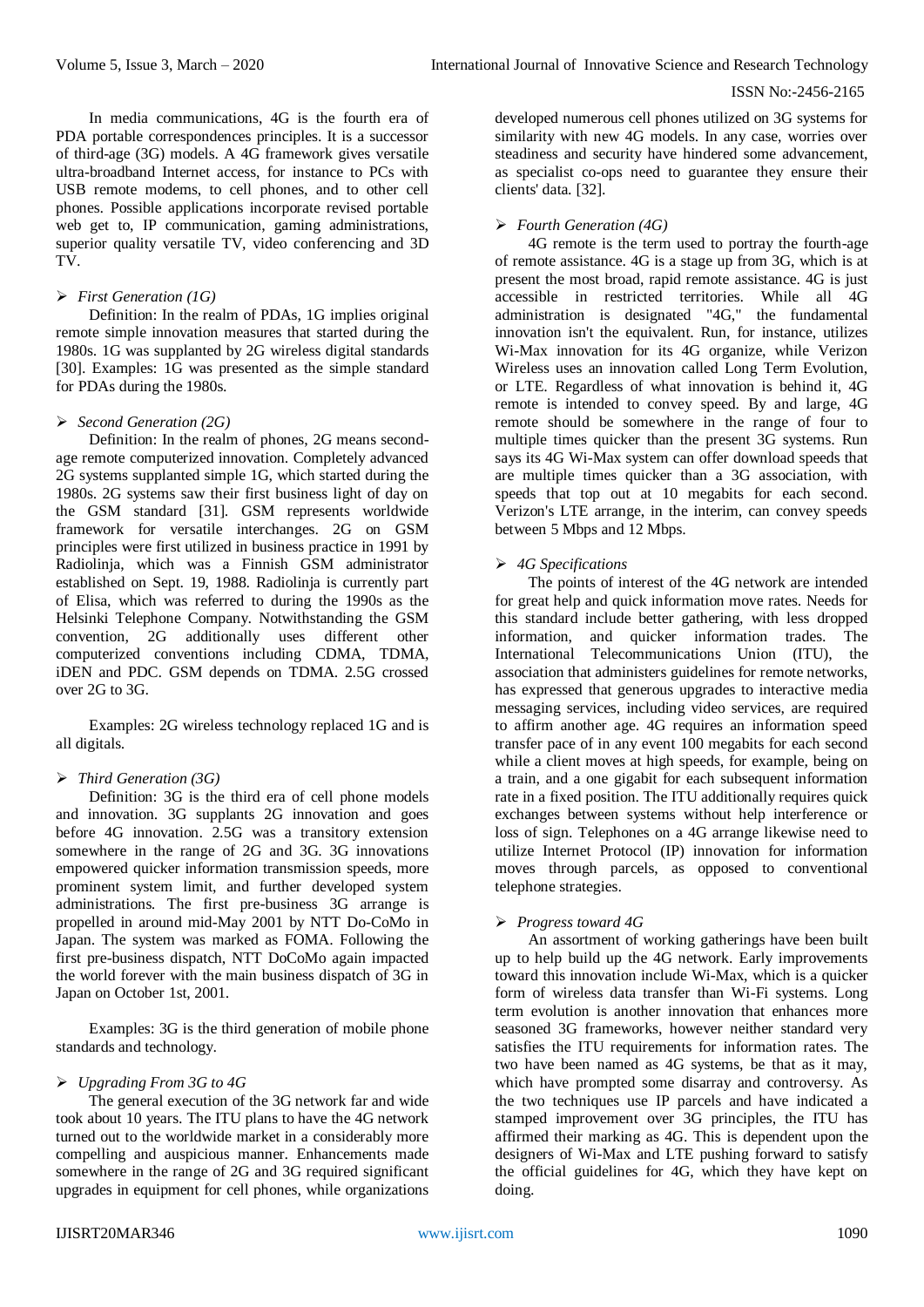#### *Long Term Evolution (LTE)*

LTE [33] is the thing that most are calling 4G however as a general rule, it is only a progressed 3G standard that some call 3.9G. LTE utilizes a totally unique radio innovation. Rather than CDMA, it utilizes orthogonal frequency division multiplexing (OFDM) and OFDM get to. This regulation system separates a channel generally 5, 10 or 20 MHz wide into littler sub-channels or sub-carriers every 15 kHz wide. Each is tweaked with part of the information. The quick information is partitioned into more slow streams that regulate the sub-carriers with one of several adjustment plans like QPSK or 16QAM. LTE likewise characterizes a multiple input multiple output (MIMO) activity that utilizes a few transmitter-collector receiving wires. The information stream is partitioned between the receiving wires to support speed and to make the connection increasingly solid. Using OFDM and MIMO lets LTE conveys information at a rate to 100 Mb/s downstream and 50 Mb/s upstream under the best conditions. Verizon and AT&T are utilizing LTE yet it isn't boundless yet. Dash and accomplice Clear wire use Wi-Max. They call Wi-Max 4G yet by definition, Wi-Max is additionally 3G. Run and Clear wire have plans to change to LTE later on. Voice isn't conveyed by this technology. Rather, all voice calls are still by means of 2G GSM or cdma2000. In the end, the voice will be extended LTE however it isn't there yet. In spite of the utilization of totally extraordinary innovation, the 3GPP and ITU-T despite everything call LTE a 3G innovation.

- *Why LTE is better than WiMax?*
- WiMax suffers greatly from having been developed in the com-puter world. It's basically an outgrowth of Wi-Fi. The people involved don't have a good working understanding of the real-ities of operating a cellular network, so they made some funda-mental mistakes. WiMax will work fine for fixed networks, for example, providing last-mile connectivity to rural locations.
- LTE came out of the cellular world and avoided the mistakes of WiMAX. LTE will work fine for large networks, for example, for serving a mobile population in an urban or suburban set-ting. The multiple accesses, Scheduling, Power control, Frame delay are the key for LTE success over WiMax.

## **V. OUR PROPOSED FRAMEWORK**

Right now, go over the individual pieces of our structure for the incorporation of clinical information. Fig. 2 shows the theoretical blueprint of our system. This system is made out of gadgets inside and outside of emergency clinics and clinical establishments, both work area and portable, and 4G fit gadgets. Initially, our system design is naturally self-produced without the requirement for client enter or even system support in the host application. Then requested data is sent to the end-user through a service layer, control layer, and transport layer. Meanwhile, the requested data is processed in the hospital information system layer using clinical multimedia software. Technology used, by type of device and User case device

- $\triangleright$  PC
- GPS (Global Positioning System)
- PDA (Personal Digital Assistant)
- $\triangleright$  Phones: Smartphone, feature phone
- Radio
- $\triangleright$  Remote/portable diagnostic tool
- $\triangleright$  Biometric scanner
- $\triangleright$  User Case
- $\triangleright$  Software
- $\triangleright$  Voice (e.g. VoIP, hotline)
- $\triangleright$  Internet: e-mail, web site, instant messaging
- $\triangleright$  Messaging (e.g. SMS, MMS)
- $\triangleright$  Video conference

#### *A. Overall Architecture Design*

The overall architecture consists of a three-layer between the end-user and backend system. The end-user might be a doctor or a patient or a medical student. The backend system is the ultimate database system for the desired data of the end-user. Among the three-layer service, the layer will act as a middleware between the front-end and back-end system which must be placed in hospital premises. The control layer will be responsible for the traffic con-trol of the network. End-user requests and responses will be com-municated through the transport layer.

- *B. Hospital Information System*
- Multimedia data storage: It contains Picture Archiving & Communication System (PACS), Multimedia archives.

PACS: A picture archiving and communication system (PACS) is a medical imaging technology that provides economical stor-age of, and convenient access to, images from multiple modal-ities [34].

Multimedia archives: Which contain audio, video, multimedia images for future use

- Clinical Multimedia Software: It collects image, text, audio-visual data & metadata using Digital Imaging and Communica-tions in Medicine (DICOM) & Health Level-7(HL-7).
- DICOM: DICOM (Digital Imaging and Communications in Medicine) is a standard for taking care of, putting away, printing, and transmitting data in clinical imaging. It incorporates a record position definition and a system interchanges convention. The correspondence convention is an application convention that utilizes TCP/IP to convey between frameworks. DICOM records can be traded between two elements that are equipped for accepting a picture and patient information in DICOM group [35].
- HL-7: HL-7 and its individuals give a system (and related principles) for the trade, combination, sharing, and recovery of electronic wellbeing data. HL-7 norms bolster clinical practice and the administration, conveyance, and assessment of wellbeing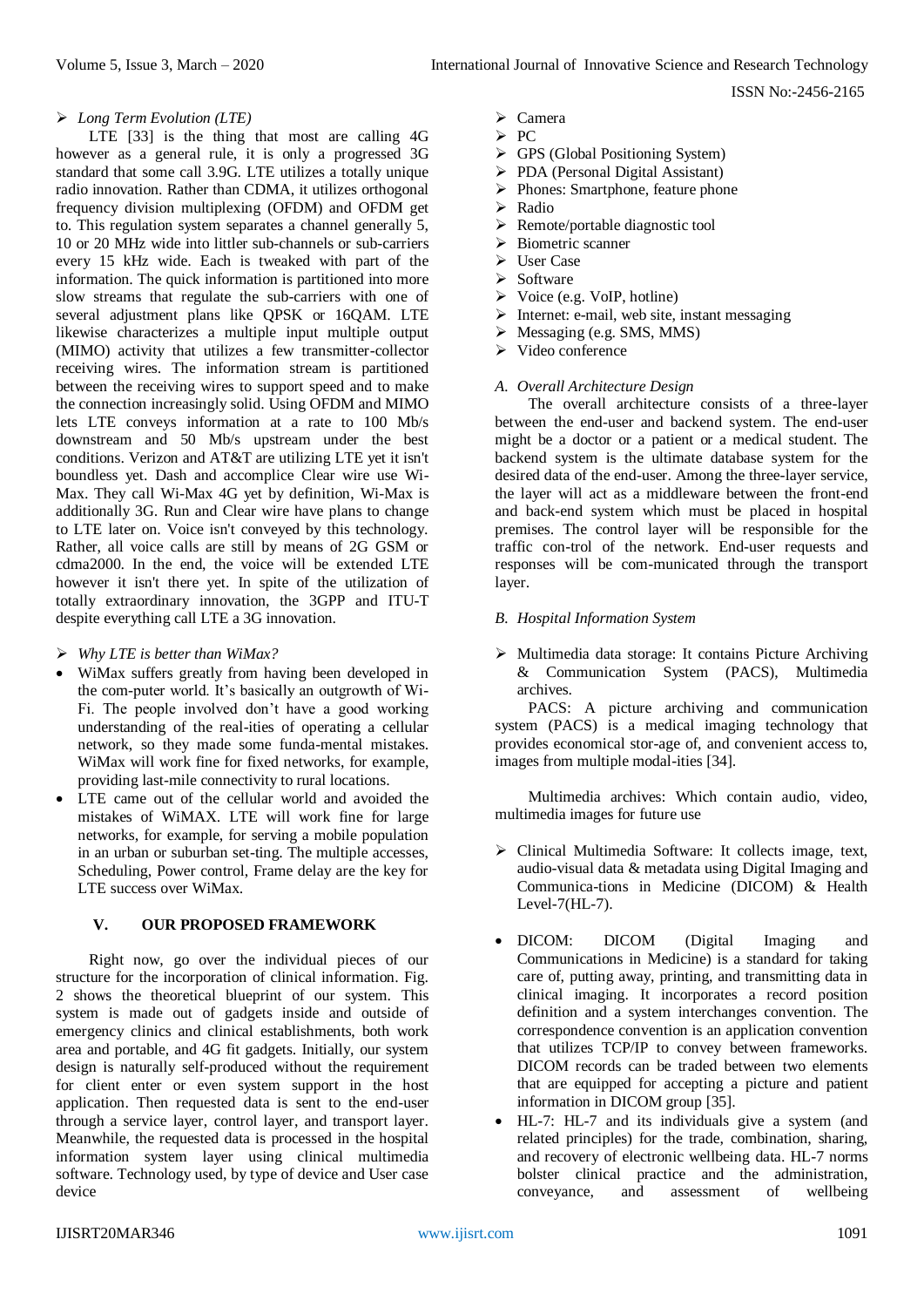administrations, and are perceived as the most regularly utilized on the planet [36].

HL-7 standards are assembled into reference classifications:

- Section 1: Primary Standards-Primary gauges are viewed as the most mainstream norms necessary for framework combinations, between operability, and consistence. Our most every now and again utilized and sought after principles are right now.
- Section 2: Foundational Standards-Foundational guidelines characterize the key devices and building squares used to assemble the principles and the innovation framework that implementers of HL7 models must oversee. Structures and rules for programming and gauges advancement.
- Section 3: Clinical and Administrative Domains-Messaging and archive benchmarks for clinical claims to fame and gatherings are found right now. These models are generally executed once essential measures for the association are set up.
- Section 4: EHR Profiles-These measures give utilitarian models and profiles that empower the builds for the administration of electronic wellbeing records.
- Section 5: Implementation Guides-This area is for execution guides as well as help reports made to be utilized related to a current standard. All records right now as supplemental material for a parent standard.
- Section 6: Rules and References-Technical determinations, programming
- Section 7: Education Awareness-Find HL7's Draft Standards for Trial Use (DSTUs) and current ventures here, just as accommodating assets and devices to additionally enhance comprehension and selection of HL7 benchmarks [36].
- $\triangleright$  Hospital Database: Emergency clinic Database contains Hospital Information System (HIS), Radiology Information System (RIS) and Billing.
- HIS: HIS can be made out of one or a couple of programming segments with claim to fame explicit augmentations just as of an enormous assortment of sub-frameworks in clinical fortes, as for example Lab Information System (LIS), Radiology Information System (RIS) or Picture documenting and correspondence framework (PACS) [37].
- RIS: A radiology data framework (RIS) is an automated database utilized by radiology offices to store, control, and circulate quiet radiological information and symbolism. The framework for the most part comprises of patient following and planning, result announcing and picture following capacities. RIS supplements HIS (Hospital Information Systems), and is basic to productive work process to radiology rehearses.

Radiology data frameworks normally bolster the accompanying highlights:



Fig 3:- Our Proposed Framework for M-Health using 4G Technology (LTE)

- $\checkmark$  Patient Registration and scheduling
- $\checkmark$  Patient List Management
- $\checkmark$  Interface with modality via Work list.
- $\checkmark$  Radiology Department workflow management
- $\checkmark$  Request and document scanning
- $\checkmark$  Result(s) Entry
- Reporting and printout
- Result(s) Delivery including faxing and e-mailing of clinical reports
- $\checkmark$  Patient Tracking
- $\checkmark$  Interactive Documents
- Technical Files Creation
- $\checkmark$  Modality and Material management.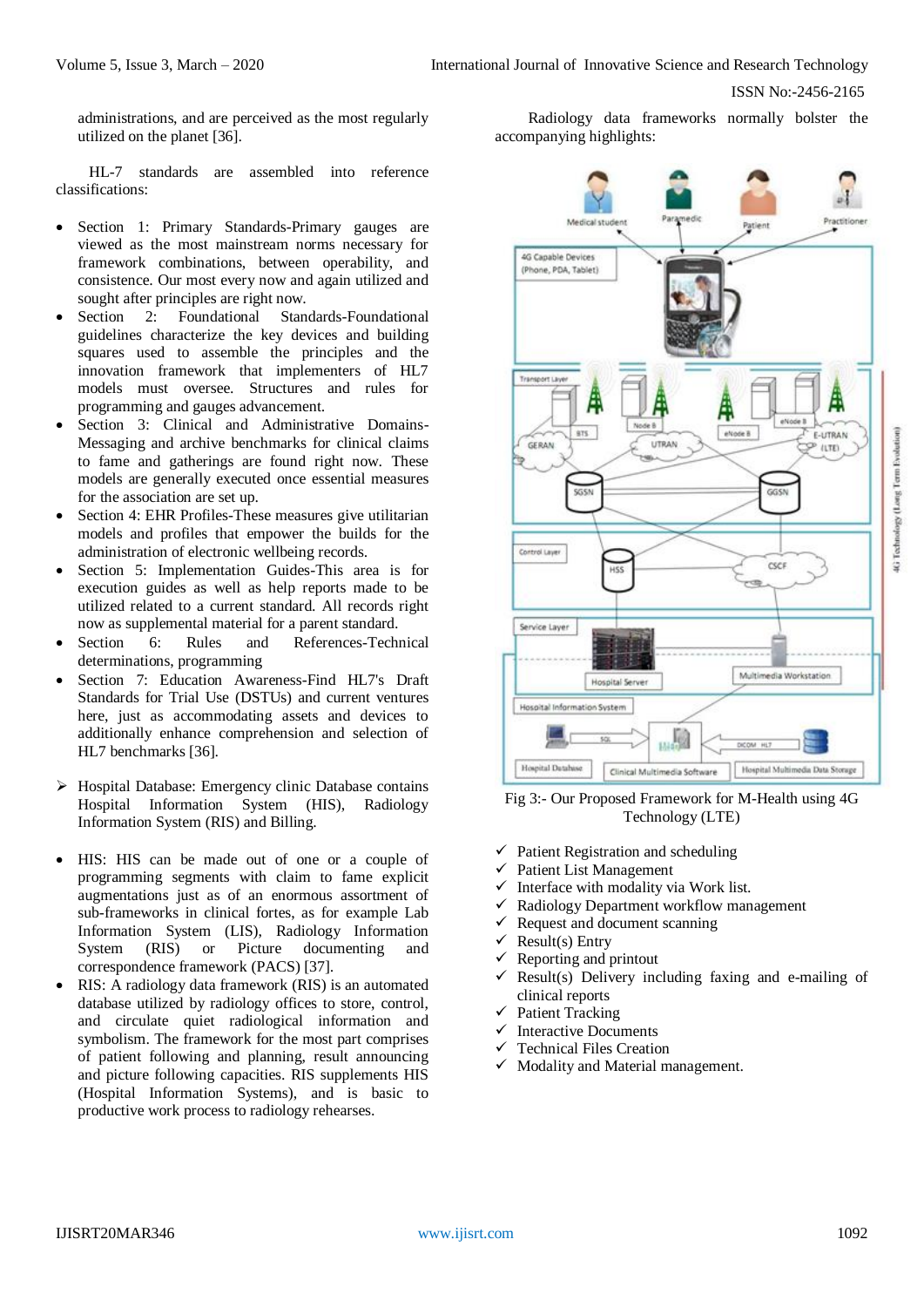In addition a RIS often supports the following:

- $\checkmark$  Appointment booking
- PACS workflow
- $\checkmark$  Custom report creation
- $\checkmark$  HL7 interfaces with a PACS. HL7 also enables communication between HIS and RIS in addition to RIS and PACS.
- $\checkmark$  Billing
- $\checkmark$  Rule engines [38]
- $\triangleright$  Billing:. An RIS facilitates detailed financial recordkeeping, electronic payments and automated claims submission.
- *C. Service Layer*
- $\triangleright$  Hospital server: hospital server is a platform for a variety of Omnicell software applications interfaced to hospital informa-tion system computers.
- $\triangleright$  Multimedia Terminal: Multimedia Terminal is a structure of modules and tools that is devoted to the design and variation of digital program content.
- *D. Control Layer*
- > HSS: Home Subscriber Server (HSS) is the ace storehouse for endorser profiles, gadget profiles, and state data. As a compulsory control plane capacity in the Long Term Evolution (LTE) Evolved Packet Core (EPC), the HSS oversees endorser personalities, administration profiles, validation, approval, and Quality of Service (QoS) for LTE and IP media subsystem (IMS). Completely consistent with the Third Generation Partnership Project (3GPP) Release 8 standard, the HSS offers help for LTE interworking with non-3GPP systems and use the rich information the executives abilities of Amdocs' Subscriber Data Broker™ to help endorser and gadget personality the board, administration profile the board, static/dynamic QoS the board, and state and usage following.
- CSCF: The Clinical Services Capability Framework for Public and Licensed Private Health Facilities adaptation 3 (CSCF v3.0) has been created because of a complete survey of form 2.0. The obligation regarding actualizing, checking, conforming to and telling changes in administration levels in general wellbeing offices [39].
- *E. Transport Layer*
- $\triangleright$  SGSN: A SGSN (Serving GPRS Support Node) is liable for the transport of data packages from and to the versatile stations inside its geological help district. Its assignments fuse group guiding and move, convey ability the administrators (add/pull back and area the board), wise association the board, and affirmation and charging limits. The territory register of the SGSN stores zone information (e.g., current cell, current VLR) and customer virtuoso records of all GPRS customers enrolled with this SGSN [40].
- GERAN: GERAN is a truncation for GSM EDGE Radio Access Network. The models for GERAN are kept up by the 3GPP (Third Generation Partnership Project). GERAN is a key bit of GSM, and moreover of united UMTS/GSM systems. GERAN is the radio bit of GSM/EDGE together with the framework that joins the base stations and the base station controllers. The framework talks significantly of a GSM mastermind, through which calls and group data are guided from and to the PSTN and Internet to and from supporter handsets. A mobile phone director's framework incorporates at any rate one GERANs, joined with UTRANs by virtue of an UMTS/GSM organize. A GERAN without EDGE is a GRAN yet is regardless indistinguishable in thought. A GERAN without GSM is an ERAN [41].
- UTRAN: UTRAN, short for Universal Terrestrial Radio Access Network, is a total term for the Node B's and Radio Network Controllers (RNCs) which make up the UMTS radio access arrange. This trades arrange, by and large insinuated as 3G (for third Generation Wireless Mobile Communication Technology), can pass on many traffic types from continuous Circuit Switched to IP based Packet Switched. The UTRAN grants accessibility between the client hardware and the middle framework.

The UTRAN holds the base stations, which are called Node Bs, and Radio Network Controllers (RNC). The RNC gives control functionalities to at least one Node Bs. A Node B and a RNC can be a comparable contraption, but regular executions have an alternate RNC arranged in a central office serving different Node Bs. Notwithstanding the way that they don't should be truly secluded, there is a canny interface between them known as the Iub interface. The RNC and its looking at Node Bs are known as the Radio Network Sub-framework (RNS). There can be more than one RNS present in an UTRAN. Four interfaces are partner the UTRAN inside or remotely to other valuable components: Iu interface, Uu interface, Iub interface and International Union of Radioecology (IuR). The Iu interface is an external interface that associates the RNC to the Core Network (CN). The Uu interface is moreover outside, partner Node B with the User Equipment (UE). In addition, at last, there is the Iur interface which is an inside interface usually yet can, particularly be an external interface too for some framework models. The Iur interfaces two RNCs with each other [42].

 GGSN. The Gateway GPRS Support Node (GGSN) is a principle segment of the GPRS organize. The GGSN is responsible for the interworking between the GPRS organize and external parcel exchanged systems, similar to the Internet and X.25 systems. From the outside systems' perspective, the GGSN is a switch to a sub organize, in light of the fact that the GGSN 'stows away' the GPRS infrastructure from the outer system. At the point when the GGSN gets information advertisement dressed to a particular client, it checks if the client is dynamic. In the event that it is, the GGSN advances the information to the SGSN serving the versatile client,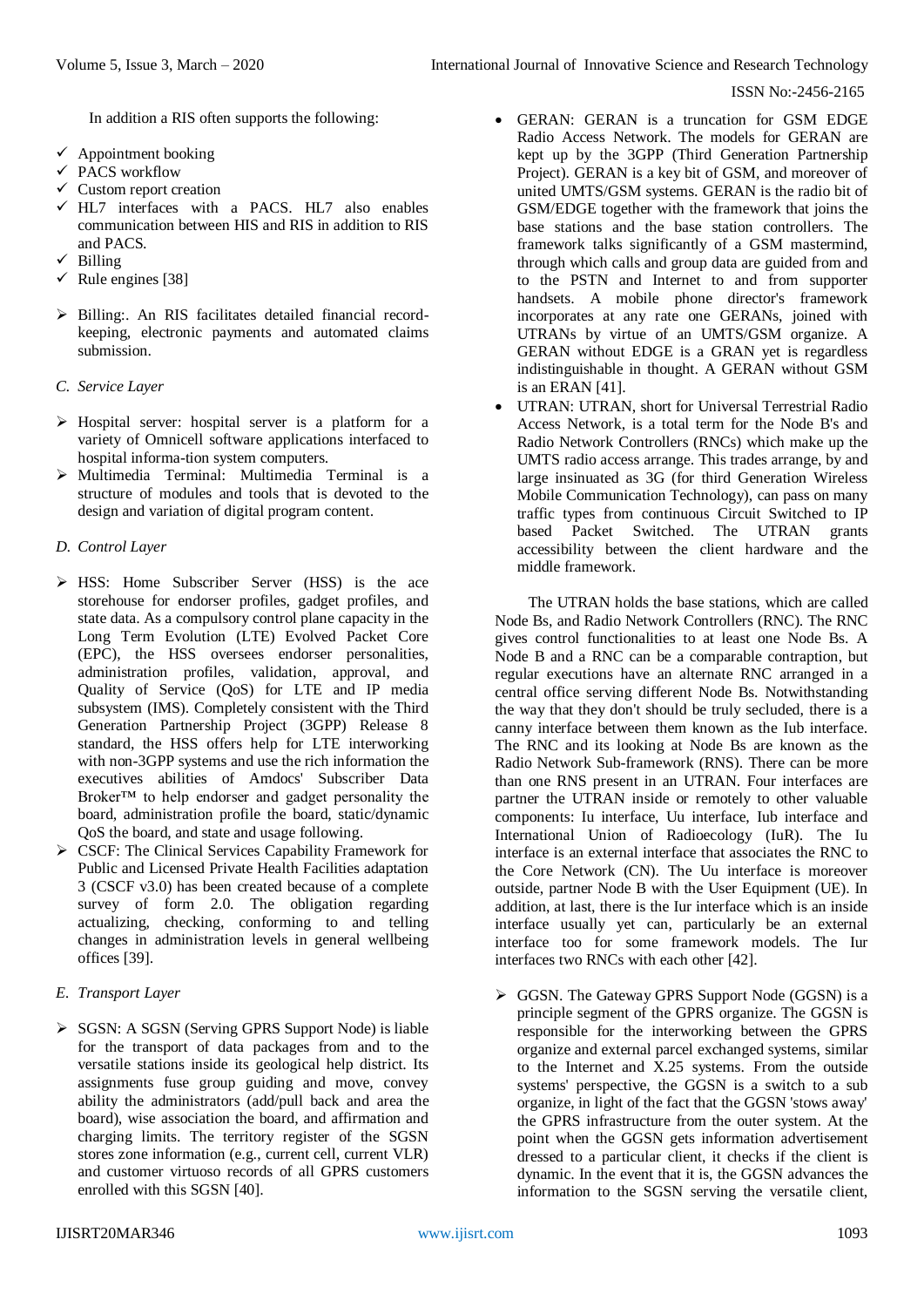however on the off chance that the portable client is latent, the information are disposed of.

To do this, the GGSN tracks dynamic portable clients and the SGSN the versatile clients are connected to. It dispenses IP delivers to versatile clients and to wrap things up, the GGSN is liable for the charging [43].

 E-UTRAN: E-UTRAN is the air interface of 3GPP's Long Term Evolution (LTE) redesign way for portable systems. It is the shortening for developed UMTS Terrestrial Radio Access Network, additionally alluded to as the 3GPP work thing on the Long Term Evolution (LTE) known as the Evolved Universal Terrestrial Radio Access (E-UTRA) in early drafts of the 3GPP LTE particular [44]. It is a radio access organize standard intended to be a substitution of the UMTS, HSDPA and HSUPA innovations determined in 3GPP discharges 5 and be-yond. Dissimilar to HSPA, LTE's E-UTRA is a completely new air interface framework, random to and incongruent with W-CDMA. It gives higher information rates, lower inactivity and is streamlined for parcel information. It utilizes OFDMA radio-access for the downlink and SC-FDMA on the uplink.

# *F. 4G Capable Devices*

4G telephones and systems use LTE for its 4G organize. LTE is currently one of the best 4G in the land and can give download speeds that are quicker than your home Internet association. Dash, then again, was the main bearer to enter the 4G game with Wi-Max, and still uses that standard. Wi-Max can lap 3G, however it's not as quick as LTE.

## **VI. RESULTS**

The functionality and capabilities of our framework that means of a simulation study and the communication procedure detailed in the next section.

# *A. Simulation*

A reproduction analyze was directed to assess the intelligent convenience and overhead expenses of our system, under the normal system conditions for typical use in a clinical domain. Our reenactment was designed according to a radio-logical work process.

# *B. Communication Procedure*

In our framework, a user (medical students, paramedic, patient, and practitioner) can take healthcare by 4G capable devices through LTE or 4G network. At first, a user sends a request through a hand-held device to the transport layer. Depending on the handheld de-vices a reliable connection is set up with the transport layer. The GGSN keeps a record of active mobile users and the SGSN the mobile users are attached to. Then the transport layer sends the user request in the control layer. The control verified the requested user. Then the validated user request is received by the service layer.

The main function is performed in this layer. The service layer contains Instant Messaging server, Group Management server, and presence server and also multimedia workstation which is a system of components and equipment that is dedicated to the creation and modification of digital multimedia content. After all, the requested information is processed by the clinical multimedia software and send to the requested users.

## *C. Future Challenges of the LTE of M-Health*

The idea of 4G health as characterized right now be one of the key center territories for future m-health exploration and undertaking exercises in the coming years. This development of m-health requires a reasonable worldwide arrangement and structure on how these frameworks will function and capacity in various nations and human services frameworks all around. In any case, a few difficulties and issues should be tended to promote on this issue. A portion of these are condensed as follows:

- $\triangleright$  Public awareness of the M-Health system. The 4G advancements possibly move a portion of the m-health administrations to a customized level, joined with social correspondence and an agreeable duty approach that can change the specialist tolerant information process extra towards the patient-doctor procedure in some human services conveyance administrations. In any case, clear legislative guidelines and changes should be examined inside this procedure.
- $\triangleright$  Security and privacy challenges. In our framework, we did not mention any security issues. It is a big challenge for our frame-work to provide privacy and ensure security for the purpose of using the M-Health system and emphasis on network security.
- $\triangleright$  Future versatile advancements past 4G and future systems. The exploration is as of now in progress to propose the cutting edge past the 4G versatile advances and future portable systems (5G). Future research issues incorporate multidisciplinary regions, for example, plan, social, strategy, and brain science notwithstanding the mechanical and clinical zones. Besides, new rising ideas, for example, "clinical quality if administration m-QoS" and "clinical nature of experience-m-QoE" will be a hot field of research zone inside the coming years, particularly from the future correspondences and system innovations viewpoint.

# **VII. CONCLUSION**

In this context, we have been presented an innovative and new framework for M-Health services by using 4G LTE technology, which significantly welfares from the enhanced network capabil-ities of LTE wireless technologies, by enabling a wide range of Omni-cell software. Our proposed architecture can capable of allowing medical data applications to conduct data with mobile own-ers over a wireless network. In the future, the presented architecture requires to be appended more parameters for upgrading technology in enhancing more services and evaluate the performances in vari-ous aspects of the presented architecture as well.